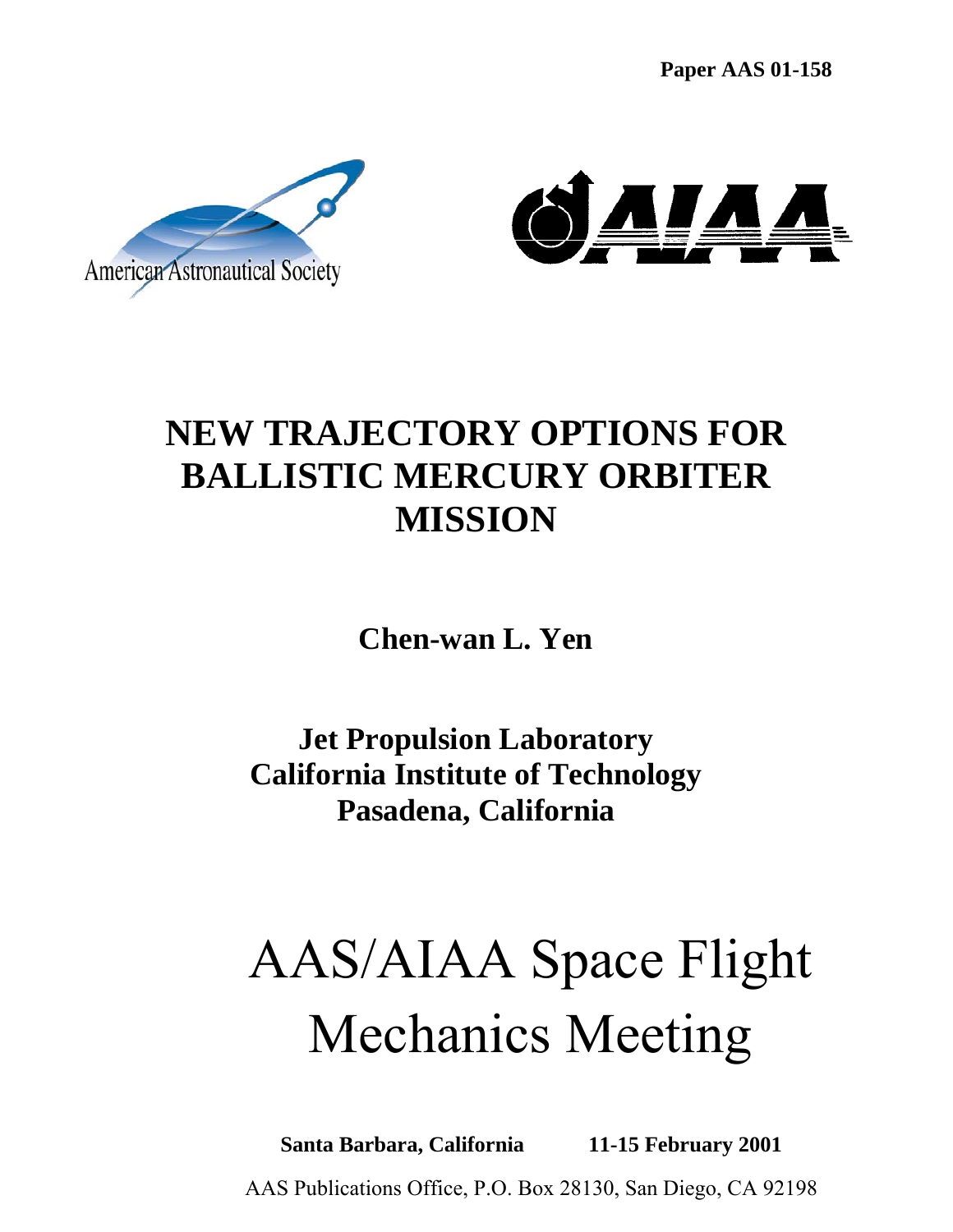#### **NEW TRAJECTORY OPTIONS FOR BALLISTIC MERCURY ORBITER MISSION'**

## **Chen-wan L. Yen†**

This paper reports on recent advances made in obtaining low ∆V trajectories for Mercury Orbiter missions. Most ballistic Mercury mission designs to date have been based on the methodology and the data provided by the author in 1985 (Ref. 1). The trajectory design of MESSENGER (Ref. 2), a recent winner of the NASA Discovery Program, followed this similar path. To improve the performance margin of MESSENGER, a re-evaluation was made of the past trajectory optimization approach.

 In the 1985 paper, only one double Venus gravity assists mode (V-V with 1:1 synchronicity) was considered. This study lead to twelve new ways of conducting Multiple Venus Gravity Assists which gave lower  $\Delta V$  and/or ways to utilize more naturally the attendant Earth-Venus phasing. Two additional Multiple Mercury Gravity Assists types derived from the concept contained in the 1999 paper by Y. Langevin (Ref. 4) were investigated and shown to permit further reductions in the mission  $\Delta V$ 's with small additional mission times.

All useful  $V^N M^K$  trajectory types, the detailed phasing requirements for each of these options as well as example launch opportunities are presented.

## **INTRODUCTION**

1

 A Mercury orbiter is a high-energy mission, impractical to implement using chemical propulsion without a number of gravity assists from Venus and Mercury. In a 1985 paper (Ref. 1), Yen introduced various minimum ∆V trajectories which would deliver a spacecraft into a 300 km circular orbit around Mercury. The paper investigated the total delta-V ( $\Delta V_T$ ) requirements for various trajectory options. It showed that  $\Delta V_T$ can be reduced from 12.8 km/s in a direct Earth to Mercury trajectory type to as low as

<sup>&#</sup>x27; The study described in this paper was performed by the Jet Propulsion Laboratory, California Institute of Technology, under contract with the National Aeronautics and Space Administration.

<sup>†</sup> Member of Technical Staff, Mission Design and Navigation Section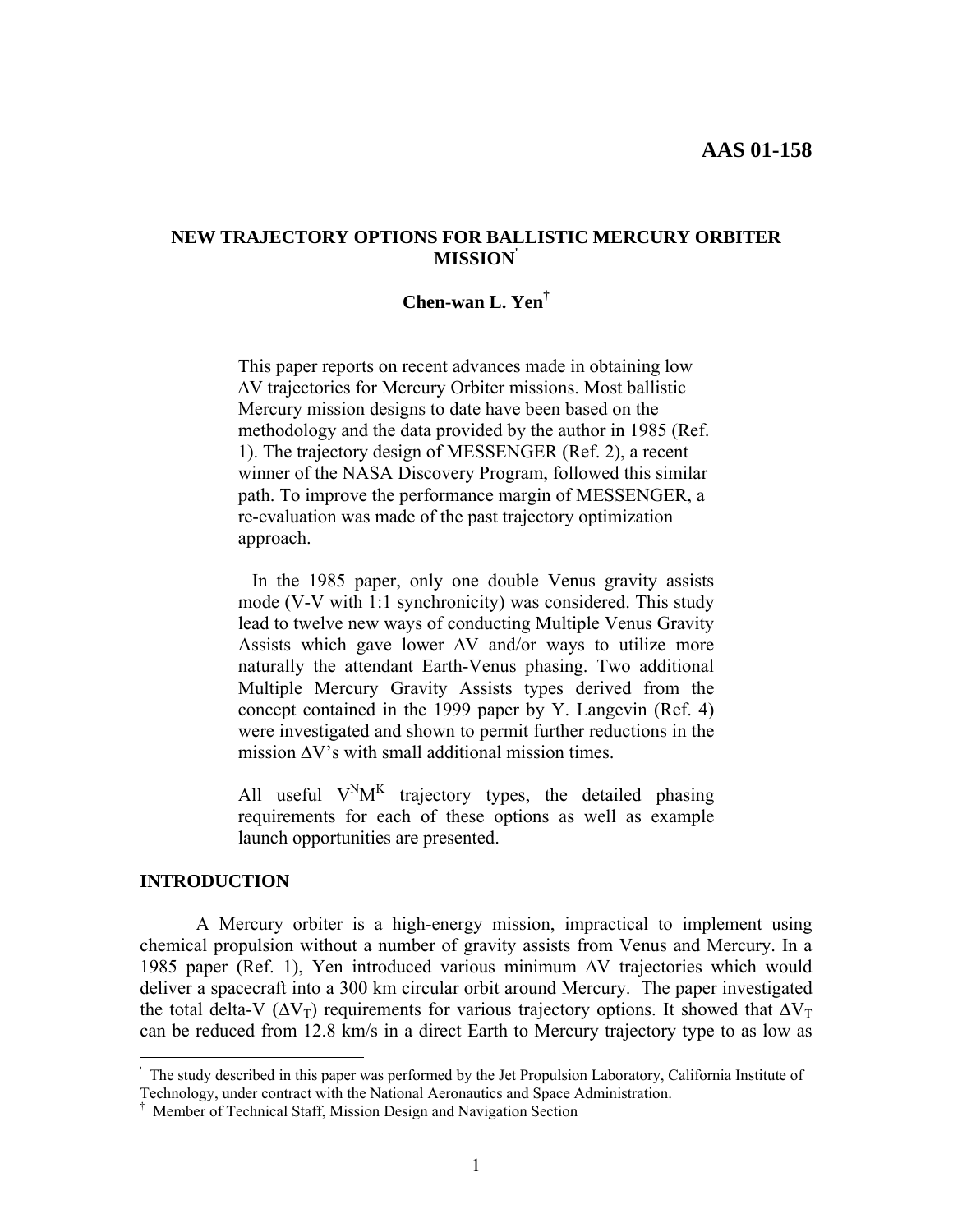6.4 km/s when two Venus gravity assists followed by three Mercury gravity assists are incorporated in the trajectory. The main emphasis of the paper was to demonstrate the power of Mercury gravity assists (reverse gravity assists), and did not consider other potentially useful types of Venus gravity assists. In 1985, such an endeavor would have been difficult because the capability of the trajectory optimization code was rather limited. Thus, the only useful Venus gravity assists mode discussed in the paper was a 1:1 synchronous V-V transfer.

Because of the high orbit inclination  $(7^{\circ})$  of the Mercury orbit it is important that the last swingby of Venus takes place at the crossing of the Mercury and Venus orbit planes which correspond to the mean anomaly of Venus  $(M_V)$  of  $74^\circ$ . With this, the orbit plane of the spacecraft is placed into that of Mercury after the final Venus gravity assist (VGA) and results in a minimum  $V_{\infty}$  at the first Mercury encounter. If a V-V transfer is to be synchronous, the E-V transfer must also end at  $M_V$  of  $74^\circ$ . This is the phase-free optimal condition. For most of low-∆V E-V transfer opportunities, the Venus position at arrival does not have M<sub>V</sub> near 74<sup>°</sup>. As a result, extra ∆V is required and the performance is degraded compared to the phase-free expectations. The launch opportunities presented in Table 3 of Ref. 1 have this drawback but were considered for use by MESSENGER (Ref. 2&3), by ESA Cornerstone Mission to Mercury and by ISAS in planning Mercury missions of their interests. It is conceivable that consideration of different VGA modes can remove the disadvantages of inferior E-V phasing discussed above and can improve the mission performance.

 Searching for alternate modes of VGA's culminated in twelve additional modes. They have lower  $\Delta V$  trajectories (compared to that of Ref. 1) and/or offer more flexible use of each Earth-Venus opportunity. In section 2, all twelve VGA ideas and their performance potentials are discussed and compared. Similar to Ref. 1, all new ideas are evaluated on a phase-free basis (i.e. optimal Earth, Venus and Mercury phasing) and the required phasing among Earth, Venus and Mercury are given. The information can provide readers with a way to select the best mode of VGA to use based on one's needs and constraints imposed. Applicable launch opportunities corresponding to various modes are also presented as examples.

 The 1999 paper by Langevin (Ref. 4) contained an interesting strategy in the pursuit of yet lower ∆V Mercury orbiter missions. In Ref 1, the reduction of ∆V is realized by up to four reverse MGA's (mercury gravity assists). After each orbit pump down MGA, the orbit period ratio of the spacecraft to Mercury is progressively reduced from approximately 2:3 to 3:4 to 4:5 to 5:6 and so forth. To insert the fifth gravity assists to get a 6:7 period ratio is of no particular interest because it takes an additional seven Mercury years for a modest reduction in  $\Delta V$ . In this scenario, all the mercury encounters are near its perihelion which gives low  $V_{\infty}$  at Mercury. This is due to the relative orbit geometry of Venus and Mercury. The observation of Langevin and his proposed idea in Ref. 4 can introduce a substantial ( $\sim 300$  m/s) reduction in  $\Delta V$  at a mere 1.5 Mercury years in flight time penalty. He noted that, after the attainment of  $\sim$ 5:6 orbit, one can enter exact 1:1 orbit at the next MGA, then followed by a  $180^\circ$  M-M transfer to finally arrive at Mercury at its aphelion. In this case the  $V_{\infty}$  at arrival is only 1.5 km/s instead of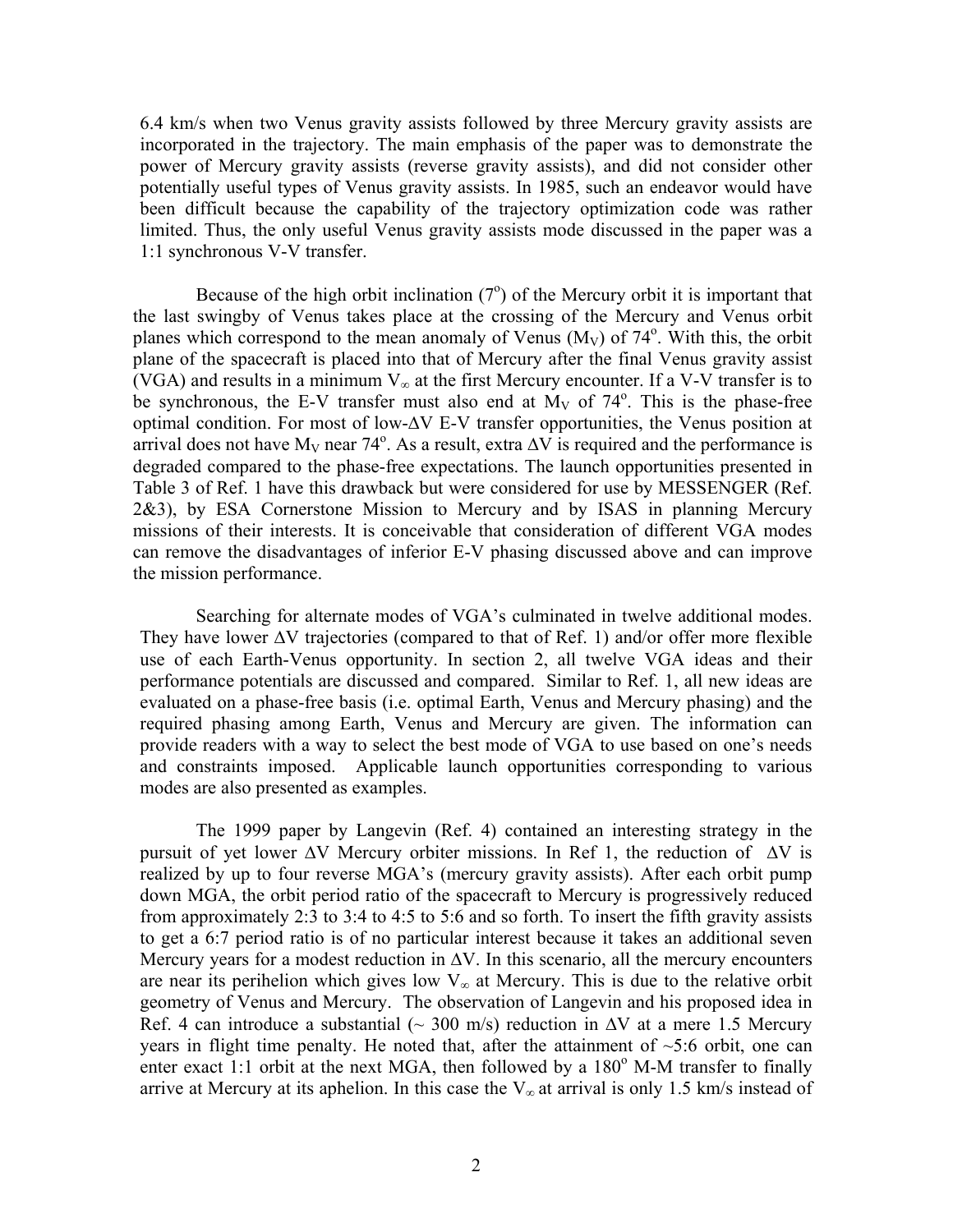2.3 km/s at the end of the  $4<sup>th</sup> MGA$ . In this paper, a more time efficient orbit reduction sequence, of from 2:3 to 3:4 to 5:6, is suggested. After these three MGA's we can add the  $4<sup>th</sup>$  MGA to do a 180<sup>o</sup> M-M transfer and save 200 m/s with a 0.5 Mercury year flight time penalty or follow Langevin's method and do the 4<sup>th</sup> and 5<sup>th</sup> MGA's to get the 300 m/s  $\Delta V$ saving. Scenarios of these new MGA methods are described in the last section.

#### **VARIOUS VENUS GRAVITY ASSISTS OPTIONS**

 This section describes twelve newly introduced VGA modes. The various modes are designated as option-0 through option-12. Option-0 is the only mode contained in Ref. 1. This is not new, but included here for ease of comparison with the new options. The modes of VGA's are divided into three categories. The first category option-0 through option-2 is of V-V transfers with perfect synchronicity. The next category, option-3 through option-8, contains V-V transfer with approximate synchronicity and often contains a small ∆V between the two Venus swingbys. The last category, option-9 through option-12, involves three VGA's and is made from combinations of the first two categories.

 Figure 1 depicts the orbital characteristics of each mode. Each option is characterized by the orbital revolution ratio of the spacecraft and Venus for each V-V leg. Some are in exact synchronicity but others are asynchronous. The minus sign attached to the orbit revolution designation indicates the short period Lambert solution of V-V transfer. Each plot represents a phase-free transfer and the performance resulted is the best one can expect flying that option. Designations E, V and M are used to denote the locations of the encounters with the three planets involved. When the encounters are repeated, designations such as V1, V2, and V3 are used to indicate the first, second and third encounter with Venus. The trajectories in the figures stop at the first Mercury encounter and the  $\Delta V_T$  indicated assumes that Mercury orbit injection (300-km altitude circular orbit, as in Ref. 1) occurs at the first Mercury encounter. This is adequate for showing the relative merits of the various options. In actual mission design one would add a number of Mercury gravity assists (MGA's) to further reduce the  $\Delta V_T$  requirement after the first Mercury encounter. It is not necessary here to include these complications because the effects of MGA's are nearly uniform irrespective of the VGA options used.

One is reminded to note that the transfers are phase-free. In a phase-constrained case the V-M legs often require more than one revolution unless the near optimal phasing exists. The aspect of interest to us is the locations of Earth and Venus in E-V transfers. Each E-V transfer pattern is different from the others. The presence of the variety in E-V transfer pictured here indicates that one has the freedom to choose a best option for a particular Venus launch opportunity. Some options are superior in  $\Delta V_T$  but are inferior in flight time (FT) or vice versa. At first glance, options 2, 7, 10, 11 and 12 are less in  $\Delta V_T$ by  $\sim$  400 m/s than the option-0 at the expense of substantially longer FT's. However, the implications to the phase constrained transfers are not that straightforward.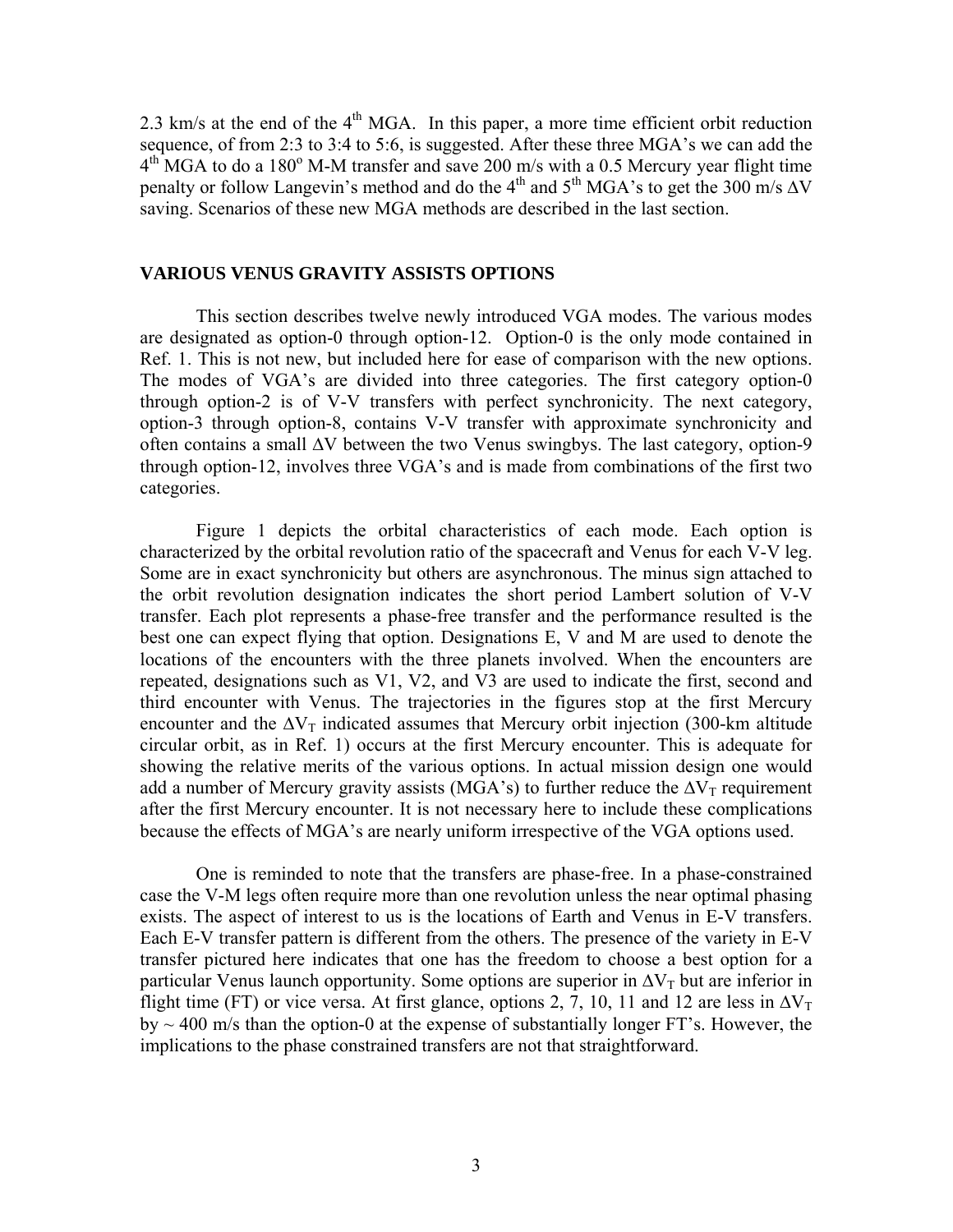

Figure 1: Trajectories Associated with Various VGA Options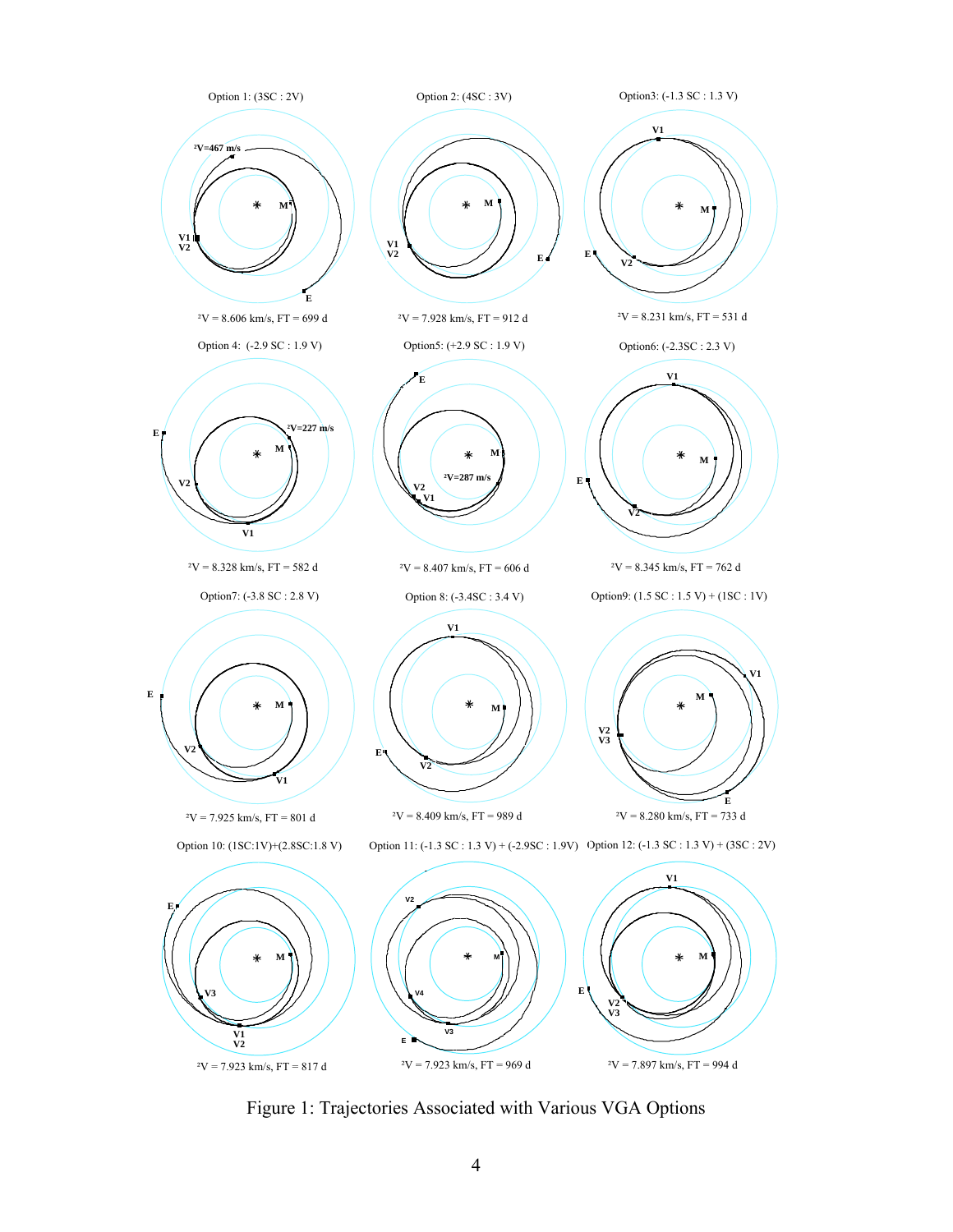Even for the short FT options such as options 0, 3, 4 the phase-restricted FT cannot be short due to the relative phasing of E, V and M. Often, multiple revolution transfers are needed for E-V and/or V-M legs.

Final selection of which option to use will depend on the needs and constraints each user is faced with. The details of mission parameters associated with each of these and phase-free example cases are given next.

#### **Performance Parameters of Various VGA Options**

 Mission parameters corresponding to each of the VGA options shown above are summarized in Table 1. This includes the performance parameters and the required relative phasing of three planets. The times of the planet encounters are also shown.

| Option         | Revs                      | $M_{VF}$       | $M_{E}$                    | $M_M$ | TE     | TV1    | TV <sub>2</sub> | TV3      | TM  | C <sub>3</sub> | $\Delta V_{\rm PL}$ | $\Delta V_T$ | FT  |
|----------------|---------------------------|----------------|----------------------------|-------|--------|--------|-----------------|----------|-----|----------------|---------------------|--------------|-----|
|                | (SC : Venus)              | $(\text{deg})$ | $(\text{deg})(\text{deg})$ |       | (d)    | (d)    | (d)             | (d)      | (d) | $(km/s)^2$     | (km/s)              | (km/s)       | (d) |
| $\theta$       | 1:1                       | 74             | 150                        | 307   | $-394$ | $-225$ | $\theta$        |          | 79  | 16.8           | 4.35                | 8.31         | 473 |
|                | 3:2                       | 78             | 87                         | 353   | $-620$ | $-449$ | $\theta$        |          | 87  | 19.5           | 4.53                | 8.61         | 699 |
| 2              | 4:3                       | 84             | 336                        | 26    | $-843$ | $-674$ | $\mathbf{0}$    |          | 26  | 13.7           | 4.09                | 7.93         | 912 |
| $\overline{3}$ | $-1.3:1.3$                | 94             | 213                        | 69    | $-475$ | $-300$ | $\theta$        |          | 57  | 13.4           | 4.41                | 8.23         | 531 |
| 4              | 2.9:1.9                   | 79             | 202                        |       | $-506$ | $-418$ | $\theta$        |          | 84  | 18.6           | 4.28                | 8.33         | 582 |
| 5              | 3.1:2.1                   | 83             | 187                        | 23    | $-542$ | $-446$ | $\theta$        |          | 63  | 18.4           | 4.09                | 8.41         | 605 |
| 6              | $-2.3:2.3$                | 95             | 68                         | 76    | $-707$ | $-533$ | $\theta$        |          | 55  | 13.7           | 4.51                | 8.33         | 762 |
| 7              | 3.8:2.8                   | 83             | 70                         | 23    | $-731$ | $-631$ | $\theta$        |          | 70  | 13.8           | 4.09                | 7.93         | 801 |
| 8              | $-3.3:3.3$                | 96             | 286                        | 78    | $-935$ | $-761$ | $\theta$        |          | 54  | 14.0           | 4.56                | 8.41         | 989 |
| 9              | $(1.5:1.5)+(1:1)$         | 76             | 113                        | 329   | $-648$ | $-562$ | $-225$          | $\Omega$ | 86  | 20.6           | 4.16                | 8.28         | 733 |
| 10             | $(1:1) + (-2.9:1.9)$      | 82             | 59                         | 22    | $-746$ | $-648$ | $-423$          | $\theta$ | 70  | 13.7           | 4.09                | 7.92         | 817 |
| 11             | $(-1.3:1.3) + (-2.9:1.9)$ | 83             | 300                        | 23    | $-900$ | $-724$ | $-424$          | $\theta$ | 70  | 14.8           | 4.09                | 7.97         | 969 |
| 12             | $(-1.3 : 1.3) + (3 : 2)$  | 76             | 286                        | 27    | $-924$ | $-750$ | -449            | $\Omega$ | 69  | 12.9           | 4.10                | 7.90         | 994 |

|                                                 | Table 1 |  |  |
|-------------------------------------------------|---------|--|--|
| Mission Parameters vs. VGA Options – Phase Free |         |  |  |

Notations:

Revs : Orbit revolution count between V-V for (spacecraft : Venus)

 $M_{VF}$  : Mean anomaly in degrees of Venus at the last VGA before Mercury transfer

 $M_{\rm E}$ ,  $M_{\rm M}$ : Mean anomaly of Earth and Mercury at the last VGA epoch

TE TM : Encounter time of Earth and Mercury in days from the last VGA epoch

TV1 : Encounter time of first, second and third (TV2, TV3) VGA in days from last VGA epoch

 $\Delta V_{PL}$  : Total post launch  $\Delta V$ , only the deterministic  $\Delta V$ 's

FT : Flight time from Earth to Mercury

As explained before, since the last VGA location is nearly fixed, it is convenient to use the last VGA time as the reference. So the epoch of reference is the day the mean anomaly of Venus is equal to the value  $M_{\rm V\!/\!\!\!F}$ 

#### **Example Mission Opportunities**

 Example mission opportunities may be found using the information contained in Table 1. Find the date the mean anomaly of Venus is equal to the value of  $M_{VF}$  and examine where Earth and Mercury are on that date. If these mean anomalies are close to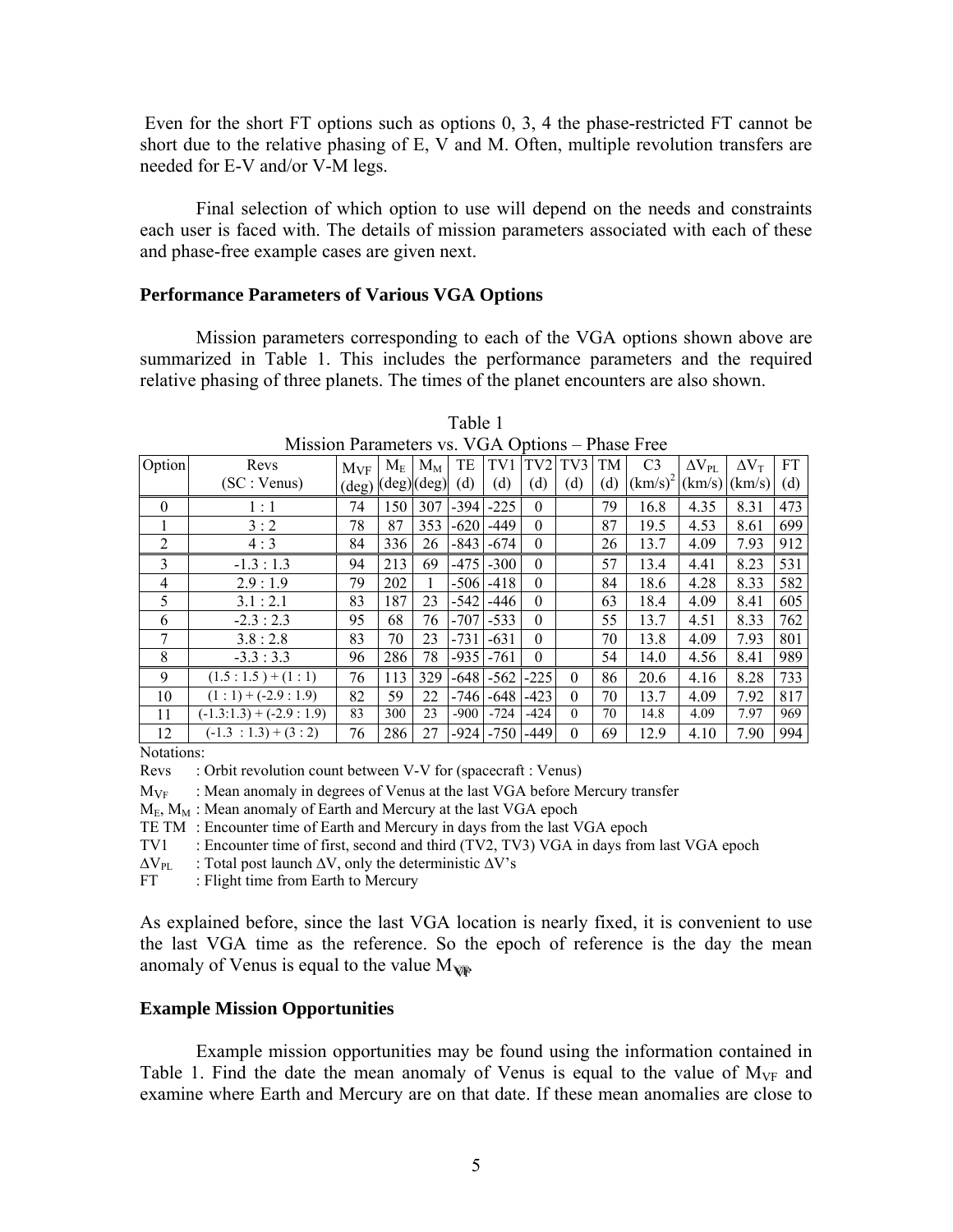$M_M$  and  $M_E$  then one has a good match to the given option. Generally, it is unlikely that both Earth and Mercury phasing are well matched. Since the V-M leg orbit period is short, without too much flight time penalty we can modify the V-M leg into multiple revolutions to obtain a performance closer to the phase-free cases indicated in Table 1. One can find how to do this in Table 2 of Ref. 1.

 Table 2 gives the results of the exercise described, i.e. the actual (phaseconstrained) useable trajectories.

| Example Mission Opportunities using Various VGA Options |         |         |          |          |          |          |                |                 |              |        |
|---------------------------------------------------------|---------|---------|----------|----------|----------|----------|----------------|-----------------|--------------|--------|
| Option                                                  | Rev     | L.D.    | V1.D     | V2.D     | V3.D     | MD       | C <sub>3</sub> | $\Delta V_{PL}$ | $\Delta V_T$ | FT     |
|                                                         | VF to M | (M/D/Y) | (M/D/Y)  | (M/D/Y)  | (M/D/Y)  | (M/D/Y)  | $(km/s)^2$     | (km/s)          | (km/s)       | (days) |
| 9                                                       | $-4.5$  | 8/07/02 | 11/07/02 | 10/10/03 | 5/21/04  | 2/23/06  | 20.9           | 4.70            | 8.84         | 1296   |
| 6                                                       | 3.5     | 3/08/04 | 10/10/04 | 3/25/06  |          | 7/21/07  | 15.8           | 4.76            | 8.68         | 1208   |
| 10                                                      | 3.5     | 3/08/04 | 6/15/04  | 1/25/05  | 3/15/06  | 7/26/07  | 23.0           | 4.30            | 8.52         | 1235   |
| $*7$                                                    | $-3.5$  | 3/16/04 | 6/25/04  | 3/17/06  |          | 7/23/07  | 14.7           | 4.07            | 7.95         | 1225   |
| 4                                                       | $-2.5$  | 3/20/04 | 6/16/04  | 8/03/05  |          | 8/09/06  | 22.7           | 4.30            | 8.52         | 873    |
| 8                                                       | 2.5     | 3/28/04 | 10/06/04 | 11/07/06 |          | 10/18/07 | 14.3           | 5.02            | 8.88         | 1299   |
| 12                                                      | $-2.5$  | 4/03/04 | 10/08/04 | 8/04/05  | 10/28/06 | 10/20/07 | 13.1           | 4.61            | 8.42         | 1294   |
| 3                                                       | $-4.4$  | 4/10/04 | 10/17/04 | 8/13/05  |          | 4/25/07  | 16.1           | 4.41            | 8.35         | 1110   |
| $***11$                                                 | $-2.5$  | 5/18/04 | 11/04/04 | 8/30/05  | 10/24/06 | 10/19/07 | 17.1           | 4.07            | 8.05         | 1249   |
| $\theta$                                                | $-1.5$  | 7/29/07 | 1/14/08  | 08/25/08 |          | 3/29/09  | 16.8           | 4.44            | 8.40         | 609    |
| 1                                                       | 0.5     | 7/29/07 | 6/17/08  | 4/10/09  |          | 6/26/09  | 16.9           | 4.71            | 8.68         | 698    |
| $\overline{2}$                                          | $-1.5$  | 8/02/07 | 1/16/08  | 11/20/09 |          | 6/13/10  | 17.1           | 4.32            | 8.30         | 1047   |
| 5                                                       | 0.5     | 1/12/09 | 4/12/09  | 7/02/10  |          | 9/04/10  | 17.1           | 4.83            | 8.81         | 600    |
| 10                                                      | 4.5     | 1/15/09 | 4/25/09  | 12/06/09 | 2/13/11  | 11/05/12 | 11.2           | 4.75            | 8.48         | 1391   |
| 9                                                       | $-5.5$  | 7/03/10 | 10/30/10 | 10/01/11 | 5/13/12  | 7/20/14  | 27.0           | 4.51            | 8.90         | 1478   |
| $\overline{2}$                                          | $-3.5$  | 8/17/10 | 2/25/11  | 12/30/12 |          | 4/22/14  | 18.7           | 4.59            | 8.64         | 1344   |
| 10                                                      | $-1.5$  | 2/27/12 | 6/15/12  | 1/26/13  | 3/21/14  | 10/14/14 | 20.3           | 4.51            | 8.62         | 960    |
| 7                                                       | $-1.5$  | 3/14/12 | 6/24/12  | 3/16/14  |          | 10/13/14 | 14.3           | 4.08            | 7.94         | 943    |
| $\overline{4}$                                          | $-2.5$  | 3/20/12 | 6/17/12  | 8/11/13  |          | 7/18/14  | 18.3           | 4.60            | 8.63         | 860    |
| 6                                                       | 1.5     | 4/01/12 | 10/09/12 | 3/28/14  |          | 10/12/14 | 15.2           | 4.81            | 8.71         | 924    |
| 12                                                      | 0.5     | 4/08/12 | 10/13/12 | 8/08/13  | 11/01/14 | 1/11/15  | 14.5           | 4.48            | 8.35         | 1008   |
| 3                                                       | $-2.5$  | 4/11/12 | 10/16/12 | 8/12/13  |          | 7/16/14  | 15.4           | 4.42            | 8.32         | 826    |
| 11                                                      | 0.5     | 5/18/12 | 11/06/12 | 8/31/13  | 10/24/14 | 1/10/15  | 18.0           | 4.06            | 8.07         | 967    |

Table 2

\* MESSENGER primary opportunity \*\* MESSENGER backup opportunity

The author has not intentionally screened the results of these examples to remove inferior ones within a given Venus launch opportunity. The main purpose here is to fly the specific option because the phasing condition is approximately right (within  $\sim 20$ ) degrees). The table clearly indicates that there is a best option for each Venus opportunity. For example, options 7, 11, 3, 12, 4, 10, 6, and 8 in the order of ascending  $\Delta V_T$  could be considered for the 2004 Venus opportunity. The final choice would depend on the user's needs. If a short flight time were desired one would choose option-4 for the 2004 opportunity. MESSENGER is currently planning to fly options 7 and 11 as indicated. Strangely, there is no attractive case, which utilizes type-I or type-II Venus opportunity in 2005. More mission opportunities can be added if we considered type-III or type-IV E-V transfers in addition to the type-I and type-II considered here.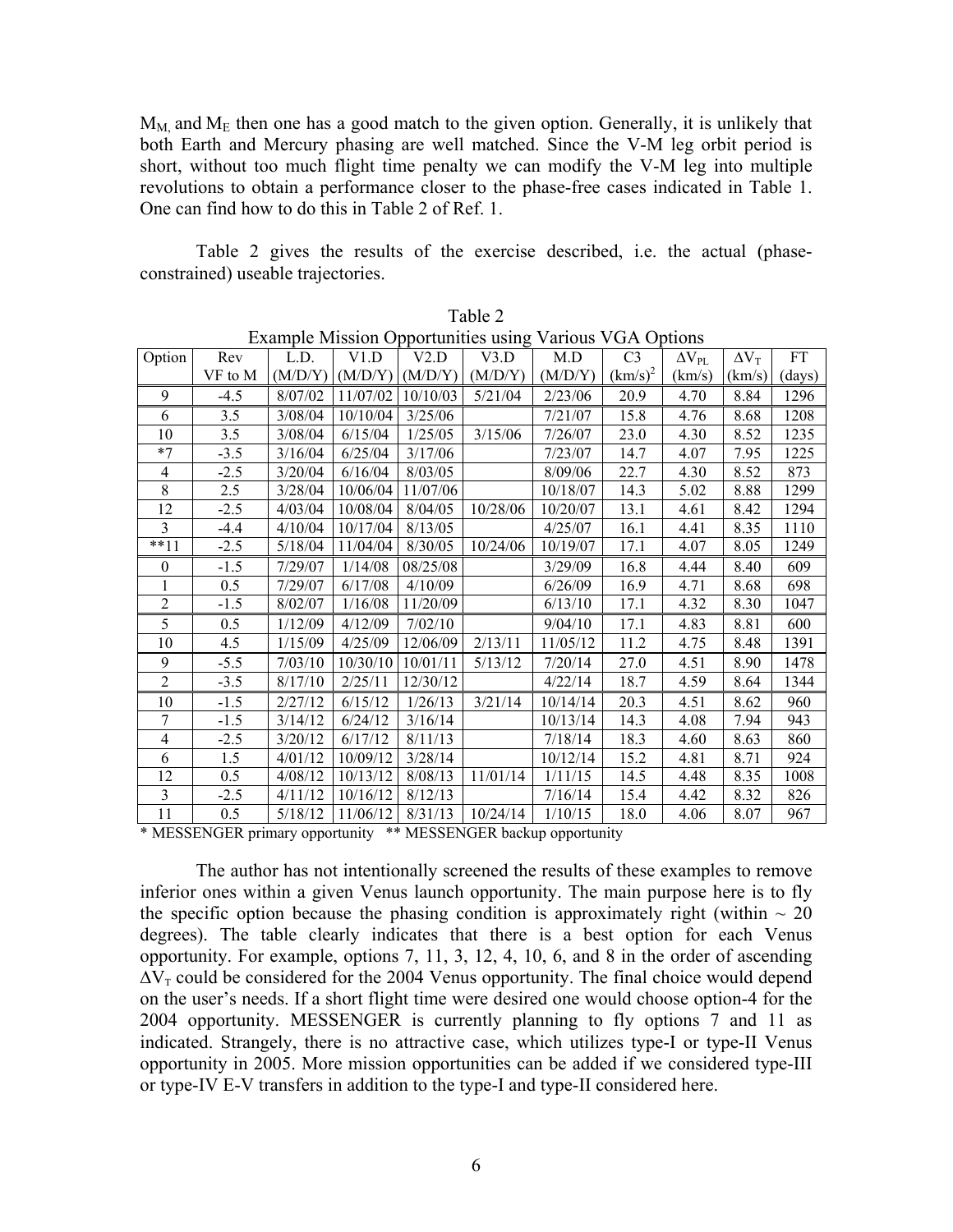#### MORE MERCURY GRAVITY ASSISTS OPTIONS

 This section provides numerical illustrations of the idea contained in Ref. 4. Before presenting the case of Ref. 4, some alternate approaches are considered and suggested. Using the phase-free case of option-7 in Table 1, the mission is extended with additions of MGA's. The profile of performance improvement is shown in Table 3.

| (Starting from Trajectory Option 7 with $C3 = 13.8$ (km/s) <sup>2</sup> ) |              |              |        |                              |                 |        |                 |              |                         |        |              |
|---------------------------------------------------------------------------|--------------|--------------|--------|------------------------------|-----------------|--------|-----------------|--------------|-------------------------|--------|--------------|
| No of                                                                     | TM1          | TM2          | TM3    | TM4                          | TM <sub>5</sub> | TM6    | $\Delta V_{PL}$ | $\Delta V_T$ | $\delta$ - $\Delta V_T$ | FT     | $\delta$ -FT |
| <b>MGA</b>                                                                | (days)       | (days)       | (days) | (days)                       | (days)          | (days) | (km/s)          | (km/s)       | (km/s)                  | (days) | (days)       |
| Synch                                                                     | $\sim$ 2 : 3 | $\sim$ 3 : 4 |        | $\sim$ 5 : 6   a:(180°) Flip | $\sim$ 1:1      |        |                 |              |                         |        |              |
|                                                                           |              |              |        | b: 1:1                       | $+$ Flip        |        |                 |              |                         |        |              |
| $\theta$                                                                  | 70           |              |        |                              |                 |        | 4.09            | 7.93         | $\Omega$                | 801    |              |
|                                                                           | 68           | 337          |        |                              |                 |        | 3.50            | 7.34         | $-0.59$                 | 1066   | 265          |
| 2                                                                         | 68           | 333          | 692    |                              |                 |        | 2.76            | 6.60         | $-0.74$                 | 1421   | 355          |
| $\mathbf{3}$                                                              | 68           | 334          | 691    | 1226                         |                 |        | 2.23            | 6.07         | $-0.53$                 | 1956   | 475          |
| $\overline{4}$                                                            | 68           | 334          | 691    | 1226                         | 1270            |        | 2.04            | 5.87         | $-0.20$                 | 2000   | 44           |
| 5                                                                         | 68           | 334          | 691    | 1224                         | 1312            | 1355   | 1.93            | 5.77         | $-0.10$                 | 2085   | 85           |

| Table 3                                                                   |
|---------------------------------------------------------------------------|
| Profile of Delta-V Reduction using Mercury Gravity Assists                |
| (Starting from Trajectory Option 7 with $C3 = 13.8$ (km/s) <sup>2</sup> ) |

The table contains up to five MGAs. The times of first, second and up to sixth encounter are denoted as TM1, TM2--- TM6 etc. The reference time of TM1 etc. here gain is the time of the last VGA. The M-M synchronicity attained after each swingby is shown in the row noted as "Synch". One will see that the orbit reduction sequence contained in Ref. 1 is changed in this table, notably 4:5 orbit sequence is skipped. This is more time efficient. On the  $4<sup>th</sup> MGA$  at TM4, one can take two differing actions; a) do a 180 transfer to arrive near mercury aphelion, or b) to get into 1:1 resonant orbit then do a  $5<sup>th</sup>$  gravity assist and arrive near aphelion on the  $6<sup>th</sup>$  encounter. The  $\Delta V$  savings and the flight time penalties with each additional MGA are given in columns noted as  $\delta$ - $\Delta V_T$  and  $\delta$ -FT.

Adding a  $4<sup>th</sup> MGA$  will cost only 44 days in flight time but will save 200 m/s in ∆V. Adding the 5th MGA will add another 88 days in flight time but can reduce ∆V by additional 100 m/s. The conclusion is that  $4<sup>th</sup>$  and  $5<sup>th</sup>$  MGA additions are very effective.

Trajectory plots of four MGA and five MGA cases are shown in Figure 2. Note that powered swingby is incurred in the four MGA case. The inclinations of the 1:1 synchronous transfer and  $180^\circ$  flip transfers are also shown in the figure.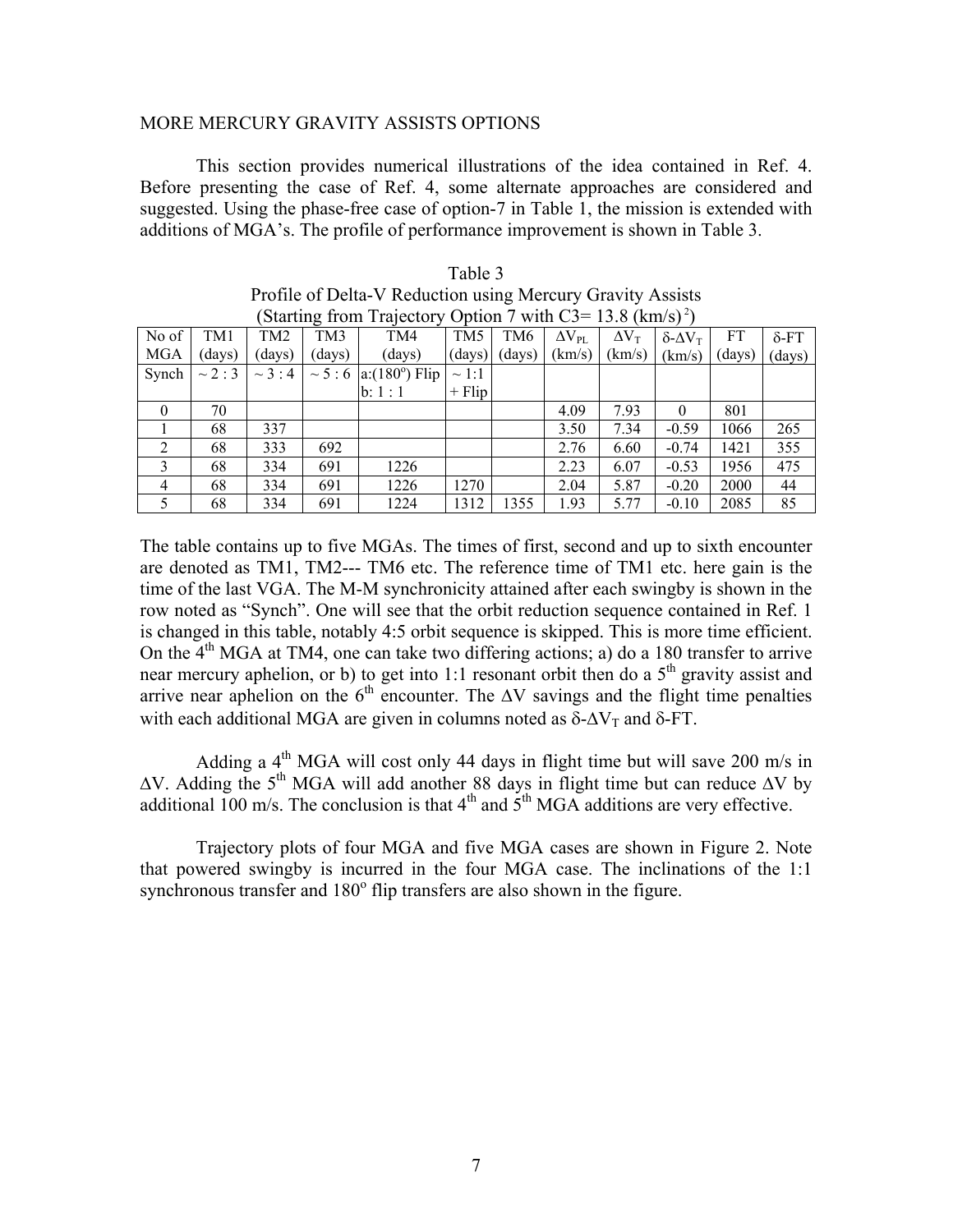

Figure 2. Trajectories for Four and Five MGA Cases

# **SUMMARY**

 This paper adds twelve new VGA options for the design of Mercury orbiter missions. This is expected to provide ways to make every Venus launch opportunity into an attractive (low ∆V) Mercury orbiter mission opportunity. Type-III and type-IV transfers between Earth and Venus were not included in this paper, but it is a straightforward extension of the analysis method described here or in Ref 1. If this is included, more attractive and frequent mercury mission opportunities will emerge. The idea included in Ref. 4 has been considered. The 4<sup>th</sup> and 5<sup>th</sup> MGA's are very effective  $\Delta V$ reducers with very short flight time penalties.

# **ACKNOWLEDGMENTS**

 The author is grateful to Dr. Robert Farquhar of APL Johns Hopkins University for providing the opportunity to participate in the design of the MESSENGER mission and to expand the methods of Mercury orbiter design.

# **REFERENCES**

- 1. C. L. Yen, "Ballistic Mercury Orbiter Mission via Venus and Mercury Gravity Assists" Paper AAS-85-346, AAS/AIAA Astrodynamics Specialist Conference, Vail, Colorado, August 12-15, 1985
- 2. J. V. McAdams et. al. "Discovery-class Mercury orbiter trajectory design for the 2005 launch opportunity", Paper AIAA-98-4283, Astrodynamics Specialist Conference, Boston, MA, August 10-12, 1998.